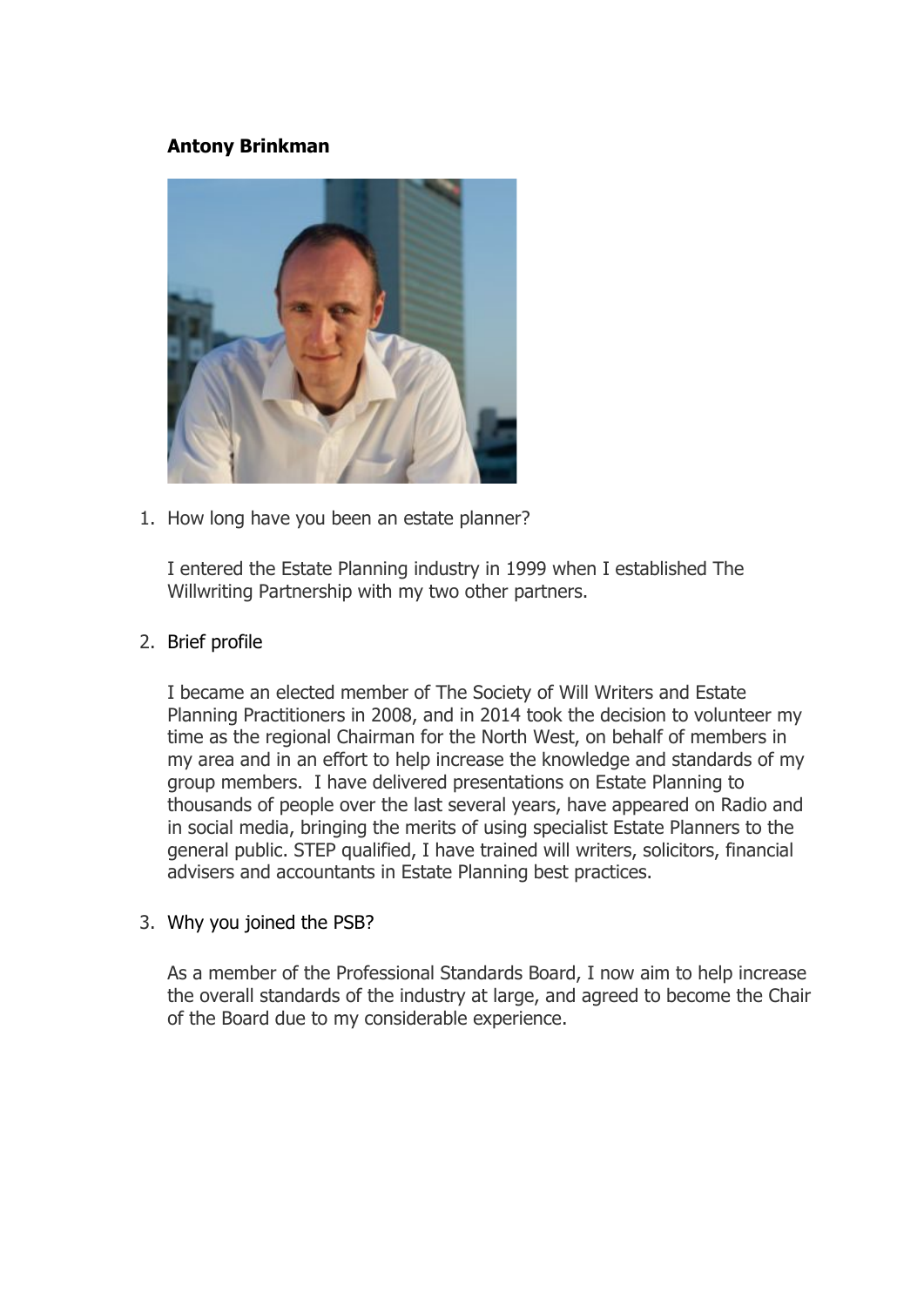#### **Nick Ash**



1. How long you have been an estate planner?

14 years

2. Brief profile

In September 2005 I was made redundant. No job, no savings and a Wife and two kids to feed. I didn't know what I wanted to do, but I wanted to do it for myself. Fourteen years later Will & Probate Services is one of the most respected firms in the paralegal sector. I am well respected amongst my peers, a Fellow of the Institute of Paralegals, Chair of the TAS Network of Independent Will Writers, Lecture in six topics for the Chartered Institute of Legal Executives and have a post on our own Professional Standards Board. I think I did OK.

I still have the Wife and two kids to support (apparently the bank of Mum and Dad never closes) but it is easier these days. In the moments when I am not working, I like to ride my bike, or sometimes my tandem with my wife.

3. Why you joined the PSB?

I have always been keen to give something back to the profession, to share my knowledge and experience. I have been a member of the Society since I started in business and have served on the joint SWW and IPW steering committee that looked at the regulation of the sector back in 2014. Trust and Professionalism are core values within my own business and I want to see them instilled across the whole of our industry. Working with the PSB and the Society presents us with the opportunity to do this.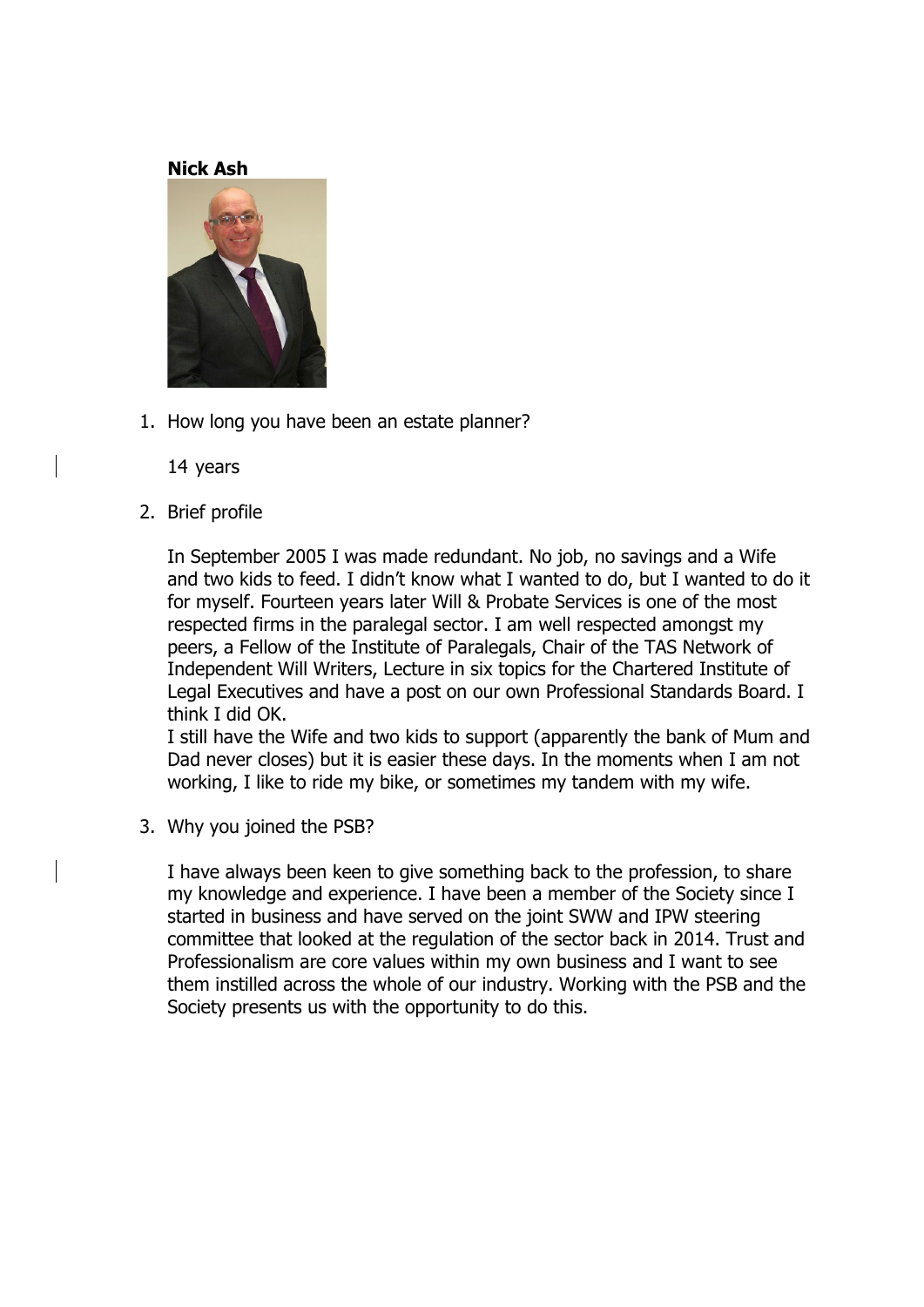# **Shandip Shah**



1. How long have you been an estate planner?

I have been an estate planner for 7 years now, with experience in banking and pharmacy retail management for 30 years prior to this. I am based in Harrow, Middlesex.

2. Brief profile

Born in Tanzania but am of Indian origin. I have been in the UK for the last 43 years. I am married with twin 16 year olds (B&G). Key interests include sport – playing and watching, charity work (am a Trustee of major charity promoting humanitarian and other development work), run a spiritual school every week and generally love life as a whole. I am a keen reader and music lover (all genres).

My firm Balance Consultancy is based in Stanmore with clients all over England but mainly within London. I thoroughly enjoy my work and get huge satisfaction from helping people. I am the chair of Middlesex and West London regional group.

3. Why you joined the PSB?

I was on the previous PSB and my aim has always been to raise the standards of the industry and be part of the change. For me consumer protection and keeping consumers at the forefront of all change is vitally important particularly with what we do. PSB can be a positive force for change and raise the bar in our industry and I want to be part of that change.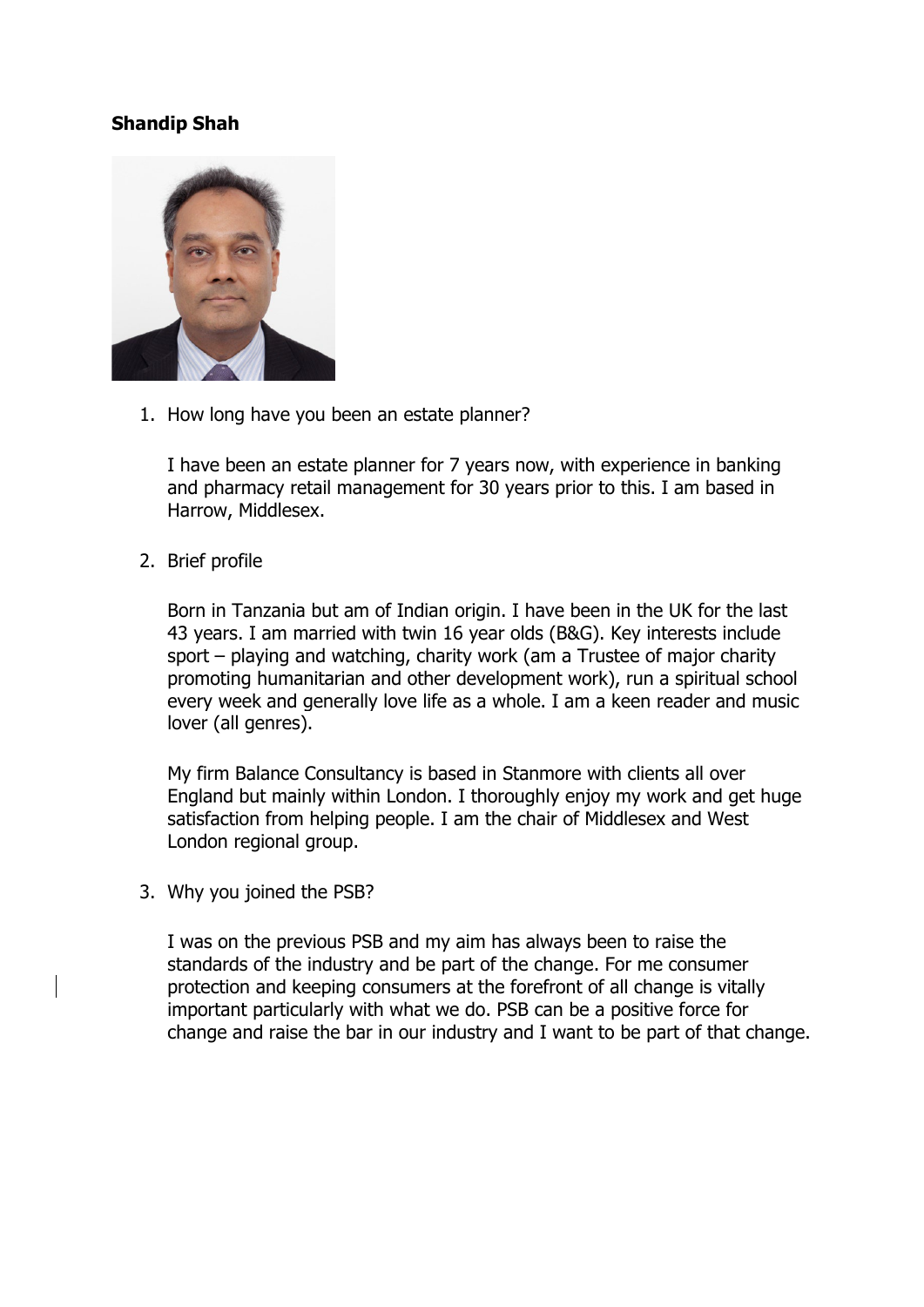#### **Sara Sheppard TEP MSWW**



1. How long have you been an estate planner?

I have been dealing with Wills, Powers of Attorney, Estates, Trusts and Court of Protection work for over 30 years, starting with NatWest Investments in Kent, and after being made redundant in 2000, moved into private practice with various firms of solicitors in Kent. I became a Trust and Estate Practitioner with the Society of Trust and Estate Practitioners in 2003, a qualification which I still maintain today.

#### 2. Brief profile

In 2017, I decided to leave private practice and set up my own Will-writing business (SLS Wills and More), again operating in Kent, and work with elderly clients and their families to provide a friendly caring service to clients in their own homes, rather than them having to find and travel to a solicitor.

I joined The Society of Will Writers in June 2017 and have continued to expand my knowledge through training and Continuing Professional Development. I also attend most meetings of my Regional Group.

Outside work, I am a District Safeguarding Officer for St John Ambulance and in that role have become a registered safeguarding trainer (having obtained PTLLS qualification in 2014). I am passionate about protecting those who lack capacity and providing support and information to their families and carers where required. I live near Canterbury with my husband Ian, one of my 2 children (now adults), and 2 dogs. I also enjoy walking and reading (when the opportunity allows).

#### 3. Why you joined the PSB?

I am passionate about protecting vulnerable adults and want to be part of something that improves standards amongst practitioners, and to promote good standards to not only to members of SWW, but also other professionals and to the public at large.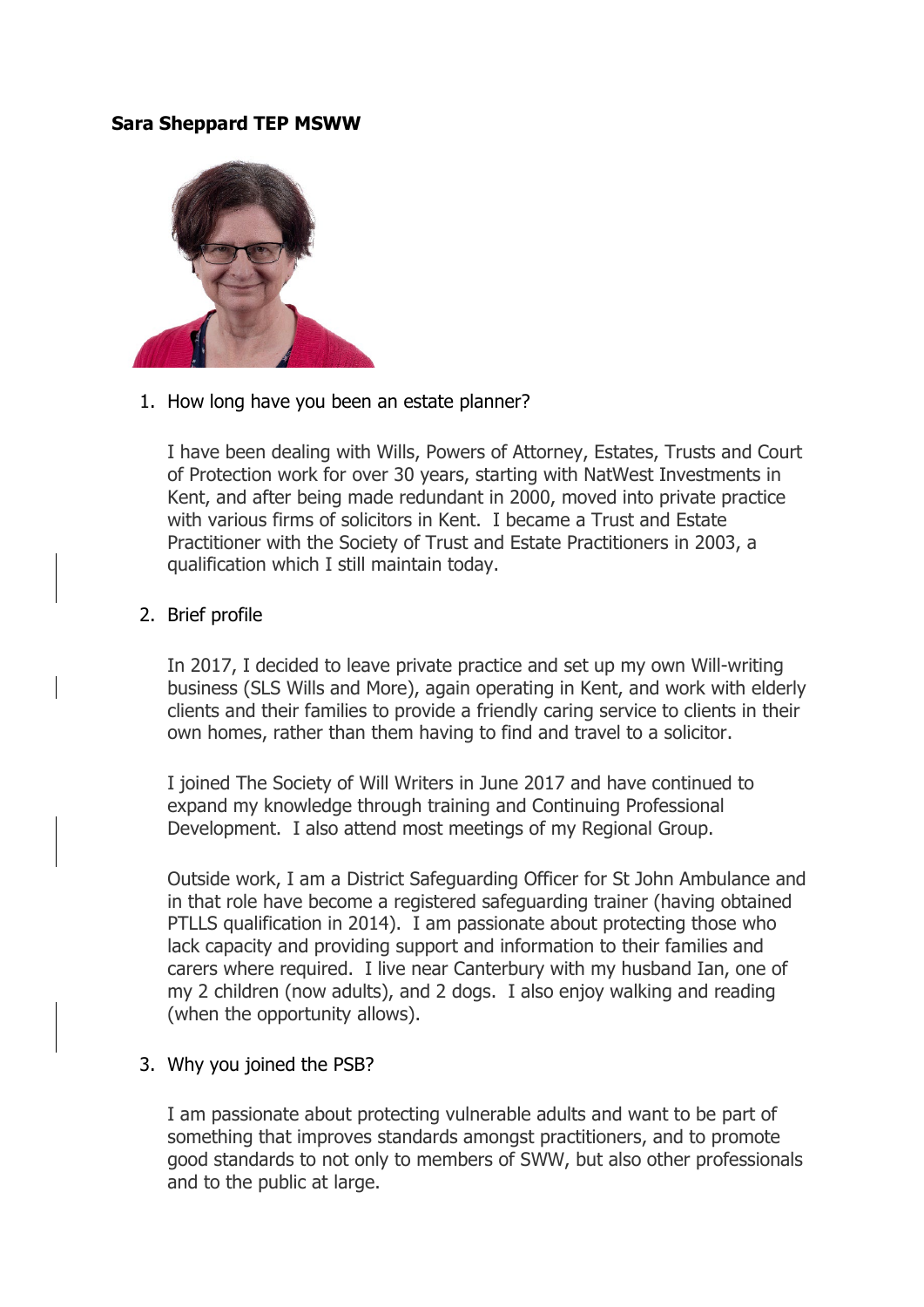## **Julie Memmory**



1. How long have you been an estate planner?

10 years

2. Brief profile

I was born and raised in Cheshire but moved to Norfolk 19 years ago. I studied Law at the University of Hull. After completing my degree, I attended the College of Law in Chester where I successfully completed the Legal Practice Certificate.

I have two children, now grown up, and after spending a few years as a stay at home mum I decided it was time to get back into the world of work.

Prior to starting my Estate Planning & Will Writing business I worked as a compliance Officer at a directly authorised mortgage and insurance brokers. A few years ago I decided to take some more exams and train to become a mortgage and insurance adviser.

#### 3. Why you joined the PSB?

I am looking forward to the challenge of working on the PSB to help raise standards across the Will Writing profession and to promote the aims of the Society to the public.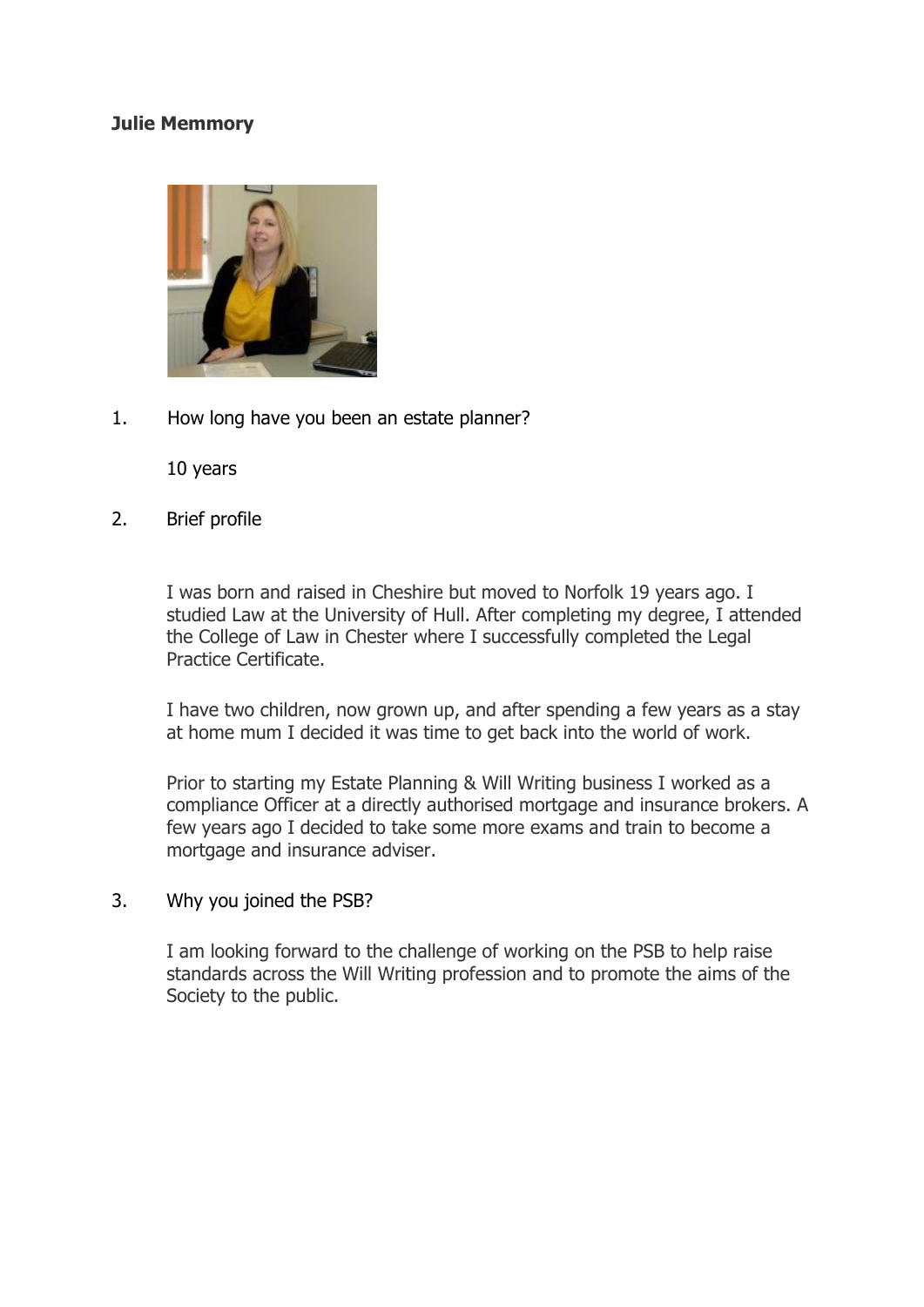## **Colin James**



1. How long have you been an estate planner?

Twelve years

2. Brief profile

I am the Regional Chairman for the Yorkshire Regional Group and have been an active member of the SWW since 2007. I am an active member of the SWW attending both the Yorkshire group in my chairman capacity as well as the East Midlands group under a membership capacity. I have attended a number of courses from The College of Will Writing and I am passionate about driving the profession forward.

3. Why you joined the PSB

I joined the PSB because I wanted to influence how standards in the profession could be improved and how the Society could further improve the assistance to and development of new members to the Society.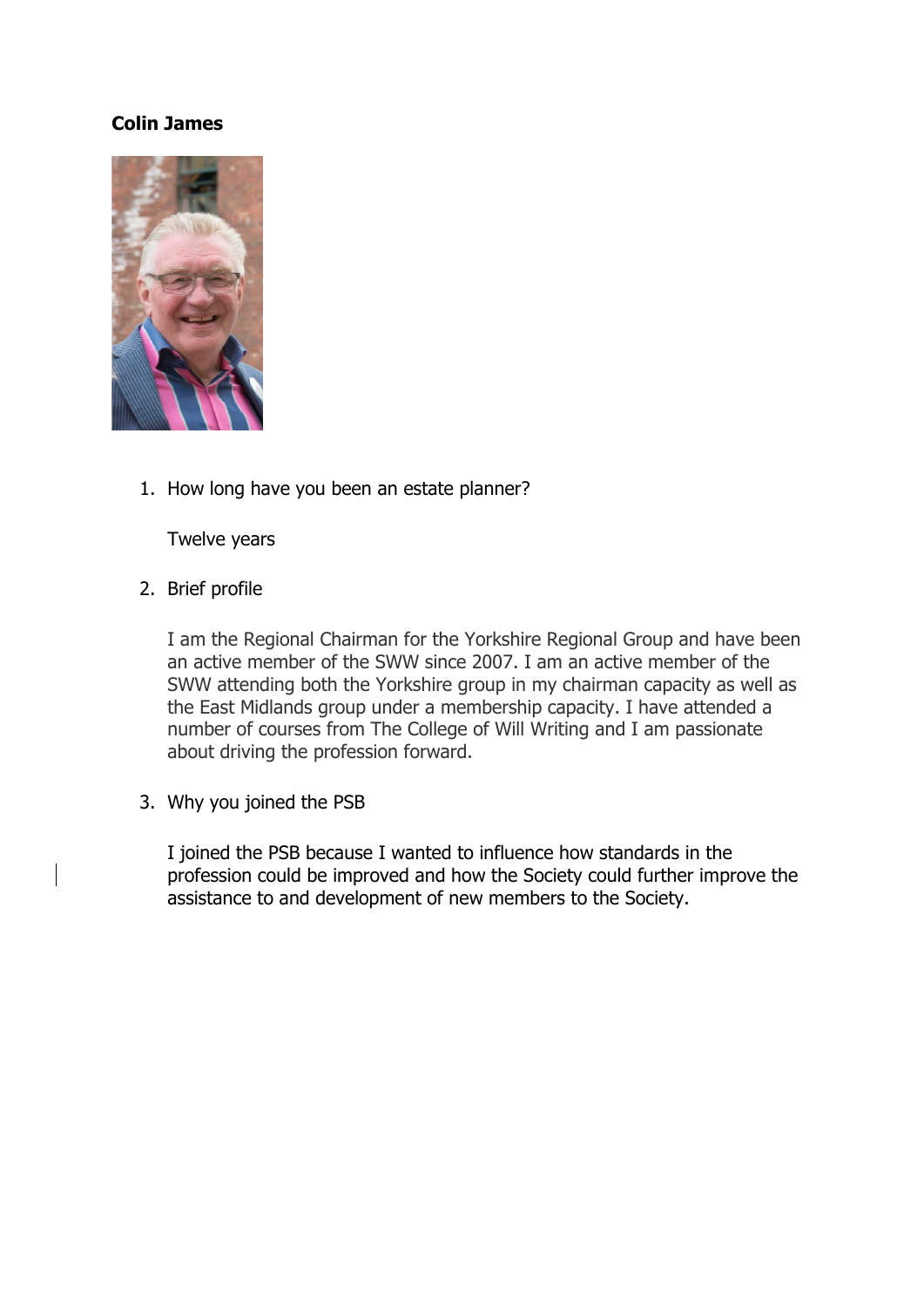# **David Silvester**



1. How long have you been an estate planner?

17 years in total with the last 12 years running my own business.

2. Brief Profile

I live in Edinburgh, Scotland and I have been a member of the Society for approx. 17 years, trading as my own willwriting company for the last 12 years. I have been a past member of the Executive Council and currently sit on the PSB.

3. Why you joined the PSB?

My aims are to strive to help maintain and improve the status and competence of willwriting as a profession (when I'm not on the golf course!).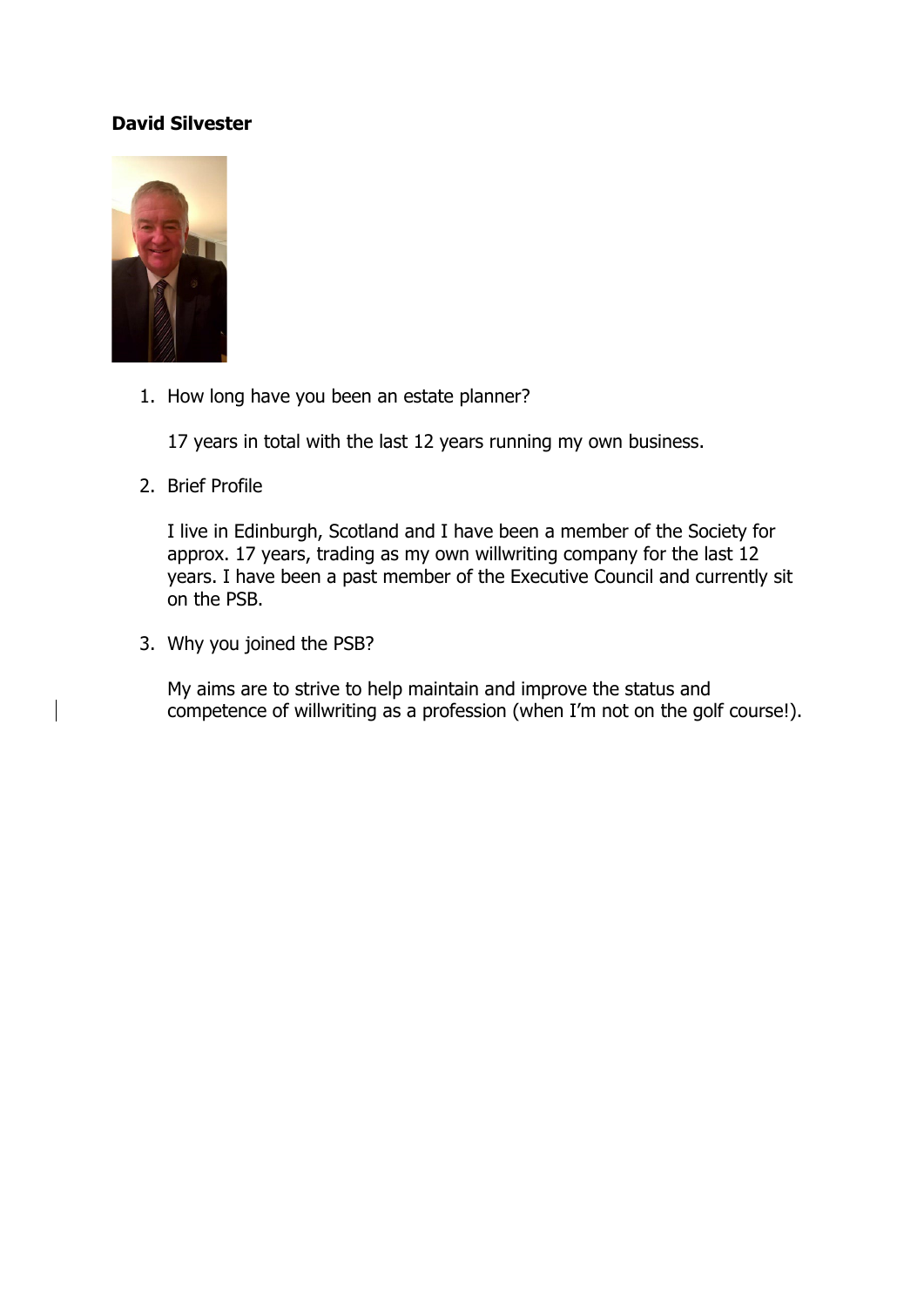#### **Jim Martin**



1. How long have you been an estate planner?

I have been an estate planner for 20 years and a member of the society for 15 years and I currently run DN6 Estate Planning.

2. Brief Profile

I became involved in estate planning in 1999 when I became an IFA as in my view the 2 are closely linked.

The Estate Planning side has become more important over the last few years and I find I am drafting and registering and lot more Lasting Powers of Attorney. I am also a firm believer in the need to have a professionally and accurately drafted Will.

3. Why you joined the PSB?

I joined the PSB to raise the profile of the Society both with the members and with the public at large.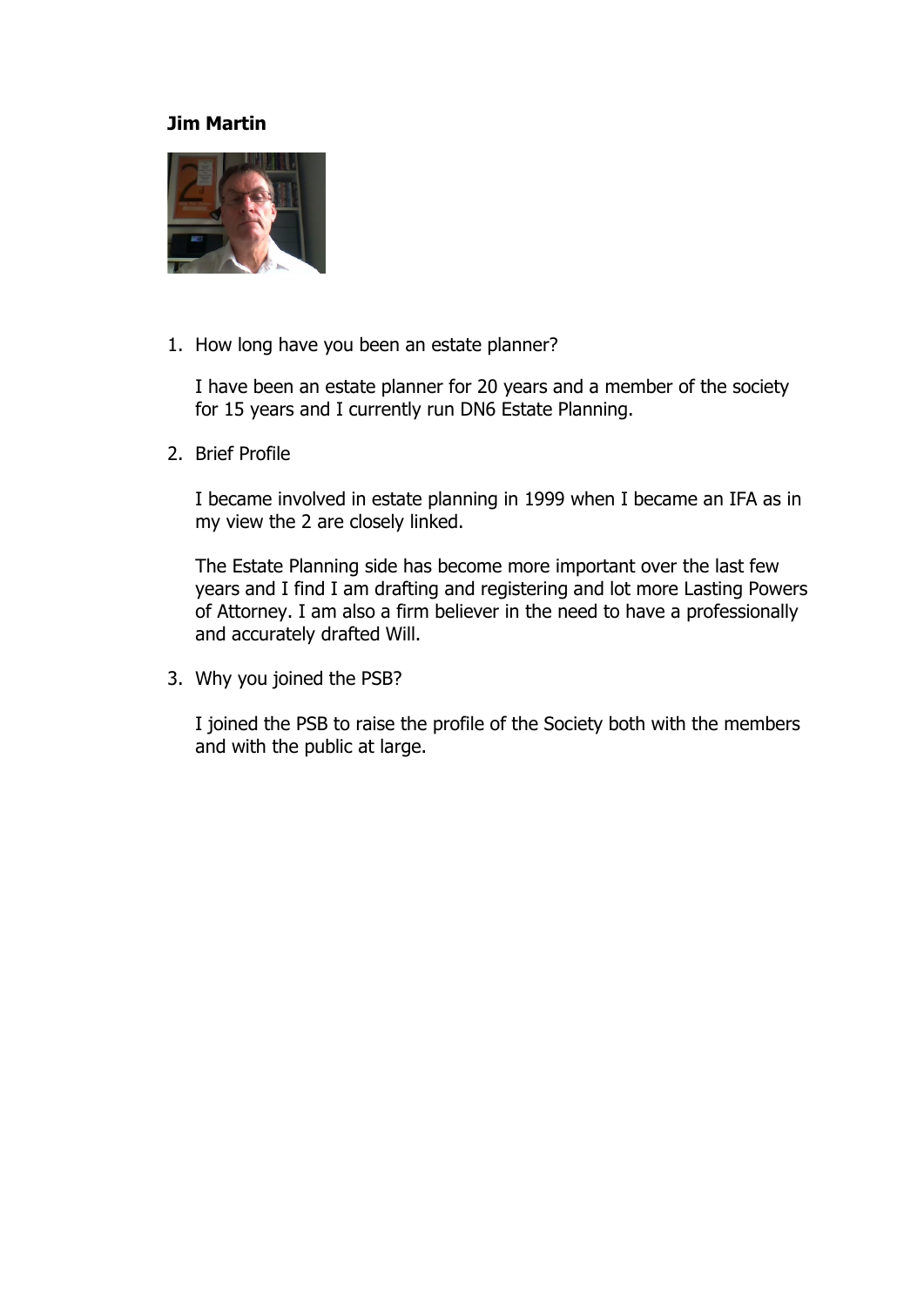# **Atul Jobanputra**



1. How long have you been an estate planner?

I set up my company in May 2016. I am a one-man-band operation based in the East Midlands.

2. Brief Profile

Before starting this business, I was a Sub Postmaster for nineteen years running a village post office and convenience store and prior to that, I managed a branch for Alliance & Leicester Building Society.

I have always been interested in serving the local and general communities by taking on volunteer positions with various organisations where I feel my skills and experience can assist in making improvements to our private and work lives. This is the primary reason for joining the PSB. I also find that these extra activities help me improve as a person and add to my wellbeing.

In addition to being part of the PSB, I am a Justice of the Peace, I chair for the Valuation Tribunal England, I am a member of my local Parish Council and treasurer for a Library co-op.

3. Why you joined the PSB?

It is an honour to be part of part of the PSB and I hope to do justice to the small part I may play in establishing this body.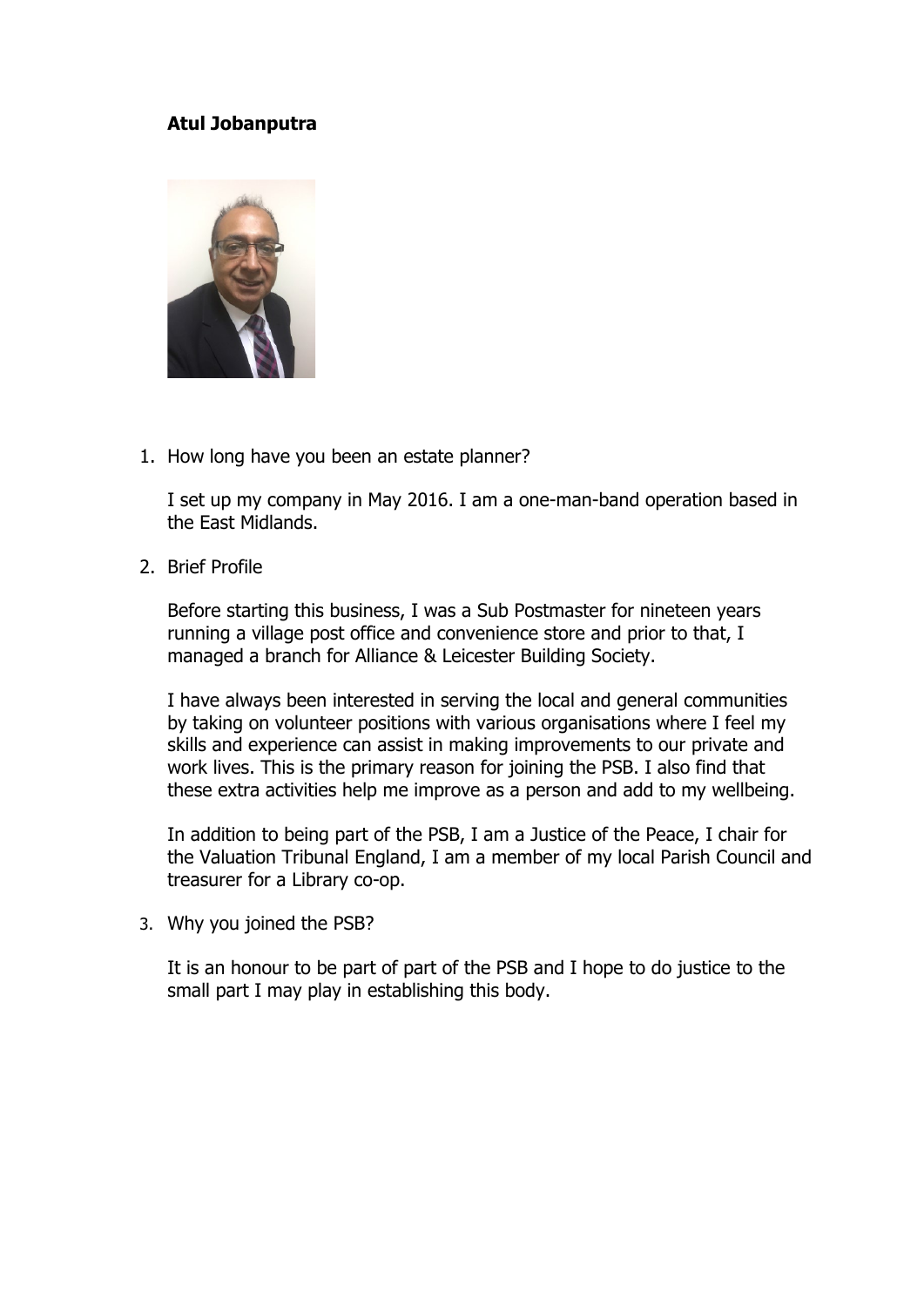## **Nicola Combe**



1. How long have you been an estate planner?

I started as an Estate Planner in early 2019, when I set up Morecambe Bay Wills and Estates Limited

2. Brief Profile

I previously had a long career in insurance and digital transformation, with senior roles in operations, change management and systems implementation. I have worked globally and have extensive corporate experience, but took a career break in 2018 when my husband, Jim, became ill with cancer. During this time we experienced firsthand the challenges that arise when your Will isn't up to date, you don't have Powers of Attorney, and you didn't know the consequences of some financial actions on Inheritance Tax liability.

After I lost Jim, I decided to change career and make it my mission to educate others and try to ensure that they understood the consequences that could be faced. And to do this in an affordable and charitable way. I firmly believe finance shouldn't be a barrier to getting great, professional advice at a price you can afford. And I make sure we give back through charity donations from every fee and support our local community.

Outside work, I volunteer for two local charities – a local community garden we transformed from a derelict site, and a local women's social enterprise focussed on providing women skills and training to get them back into work and business. I also run their weekly Drop In, and their mentoring programme – every new business owner in our start up course gets a mentor for a year, so there's always lots to do! Why you joined the PSB?

It is an honour to be part of part of the PSB and I hope to do justice to the small part I may play in establishing this body.

3. Why you joined the PSB?

I love sharing knowledge! And I have lots of skills and experience that come in handy when setting up a new business or working out "how to work"! I've spent a lot of time in process optimisation and systems support roles so know how to make these work together efficiently. I am thrilled to be asked to join the PSB as I hope I can use these skills to help our members make their own ways of working more efficient and effective.